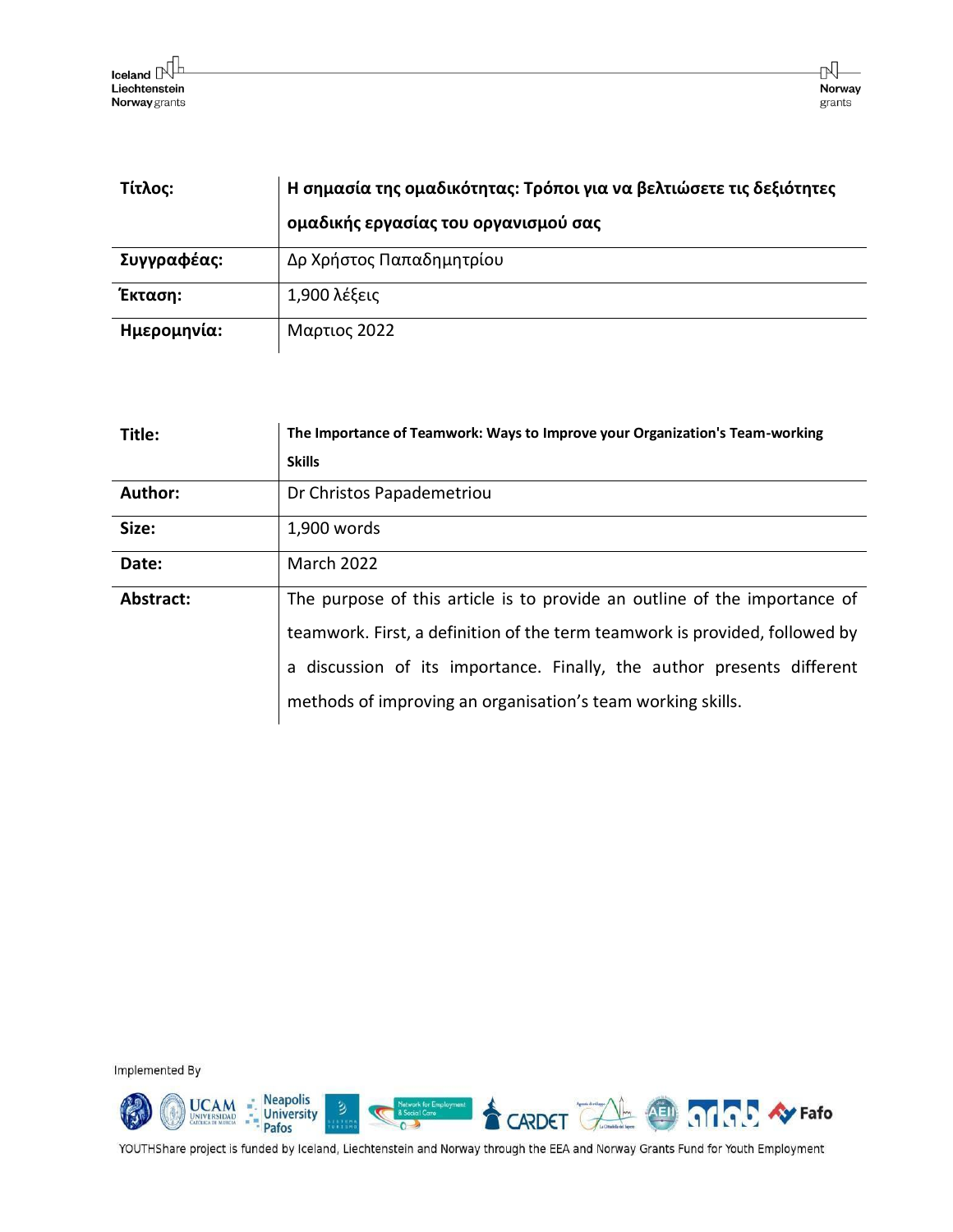# **The Importance of Teamwork: Ways to Improve your Organization's Teamworking Skills**

# **Introduction**

Teamwork is the process of collaborating with a group of people to achieve a goal. Teamwork is frequently a critical component of a business, as it is frequently required for coworkers to work successfully together, giving their all in every condition. Teamwork entails people trying to work together, using their own skills and delivering valuable criticism, notwithstanding any personal conflicts between individuals.

# **The Importance of Teamwork**

In the following paragraphs we analyze the importance of teamwork.

First of all, teamwork fosters excellent employee relationships since the closer workers work together, the more they grow to know and like one another. The more they collaborate, the more they learn and develop an understanding of one another's preferences, dislikes, strengths, and shortcomings. When a group of people work together over an extended period of time, they naturally are becoming more collaborative, which results in a more enjoyable workplace environment for everyone. A pleasant work atmosphere results in increased productivity, which enables firms to achieve their objectives more rapidly.

According to statistics, employees who work in teams complete things quicker and more effectively than those who work alone. By collaborating on various assignments, you can reduce the workloads of all employees by sharing ideas and responsibilities. Workers, particularly salespeople, face significant pressure to reach sales targets within a compressed time frame. Teamwork is critical because it allows your team will share ideas and duties, which relieves stress for everyone and enables them to be diligent and thorough in their task completion. This enables them to reach sales targets more quickly.

Implemented By

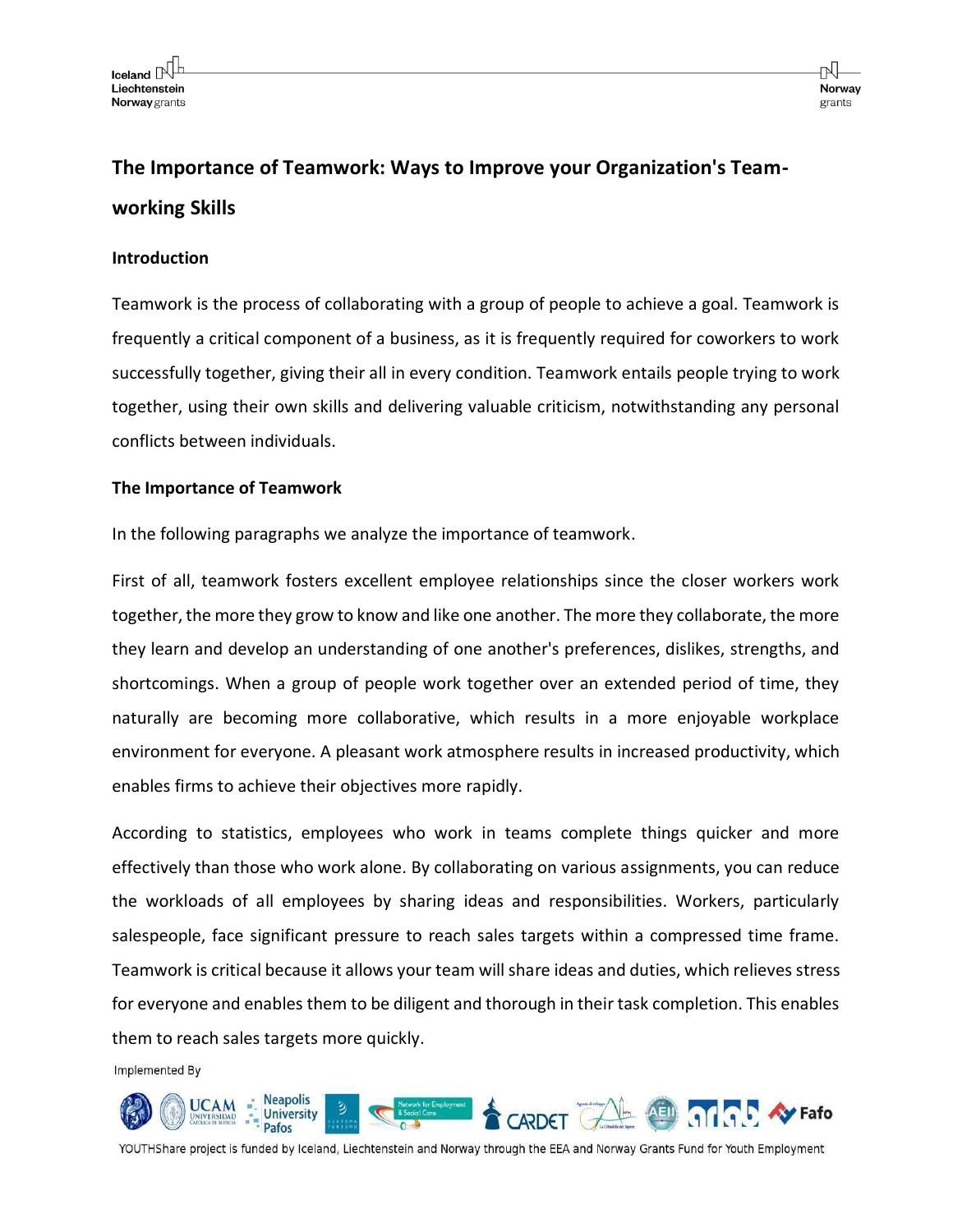Thirdly, employees inside a business have varying levels of work experience, competence, and talents. Collaboration permits these workers to communicate with one another over the course of a project. This connection provides a great opportunity for new employees to acquire abilities that they previously lacked from more experienced employees. Additionally, more experienced workers can benefit from new workers' fresh and inventive ideas. Additionally, the value of cooperation in business is that it enables new and much more experienced employees to challenge one another's ideas and methods of operation in order to arrive at an agreeable, viable method that assists employees in completing their assigned responsibilities.

Finally, staff working alone are more likely to have low morale and be less responsible. When members of a team work together, no one likes to let the others down, so trust is maintained. Working as a team also holds every employee accountable, especially if they are surrounded by experienced, recognized workers who have a reputation for hard work and responsibility. Organizations can benefit greatly from cooperation since greater effectiveness and quality allow staff to complete tasks ahead of schedule.

#### **How to Improve teamwork?**

After establishing the importance of teamwork in the workplace, let's discuss how we may improve it. Following there are eight suggestions for improving teamwork in any workplace.

## **1. Create Teams that are Diverse and Inclusive.**

First and foremost, it is critical that we focus on forming diverse teams rather than teams comprised entirely of like-minded individuals. A varied group of people is more sure to deliver diverse viewpoints and ideas to the table. More views lead to more comprehensive decision making. We often desire to be around by others who believe and behave in ways that mirror our own beliefs and actions.

Implemented By

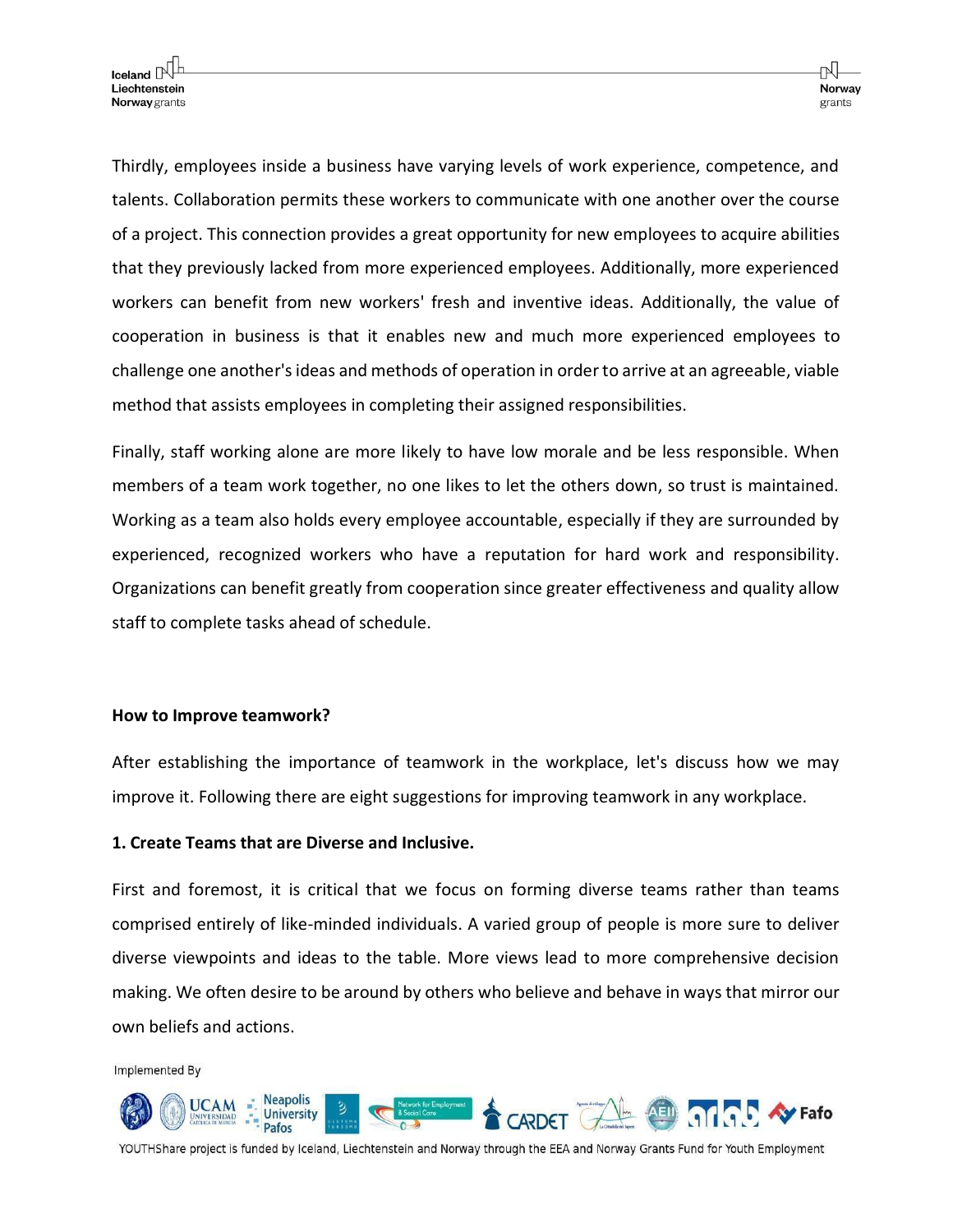## **2. Define Subgroup Roles Clearly.**

When a group is faced with a broad goal, it is great method to divide the process into manageable teams, or subgroups, to tackle more specialized tasks that support the overall aim. A subgroup's goal is more narrowly focused than the broader team goal. This means that higher-ranking individuals who are most excited about the "grand picture" will have less influence. Rather, members of the subgroup with specialized knowledge will guide the subgroup towards its own aim.

Subgroups should function as mini-teams, employing all seven of these pillars in their own work. Each subgroup requires its own leadership, as well as a unifying emphasis on a common purpose. They must also be submissive to the greater team, serving the broader goal at all times.

## **3. Encourage Trust and Openness.**

Many traditional team-building games emphasize trust, whether it's erecting a tent while blindfolded or having people stare into one other's eyes. There's a reason for this: trust is a critical component of team success. Without it, your teams will be unable to properly communicate and collaborate to solve problems.

When you enable others to speak free from fear of receiving a snarky or angry answer, trust will begin to grow. People's thoughts and creativity will also begin to flow as they become less hesitant to speak up.

Implemented By **Neapolis** UCAM **OF SIL AV Fafo University** Pafos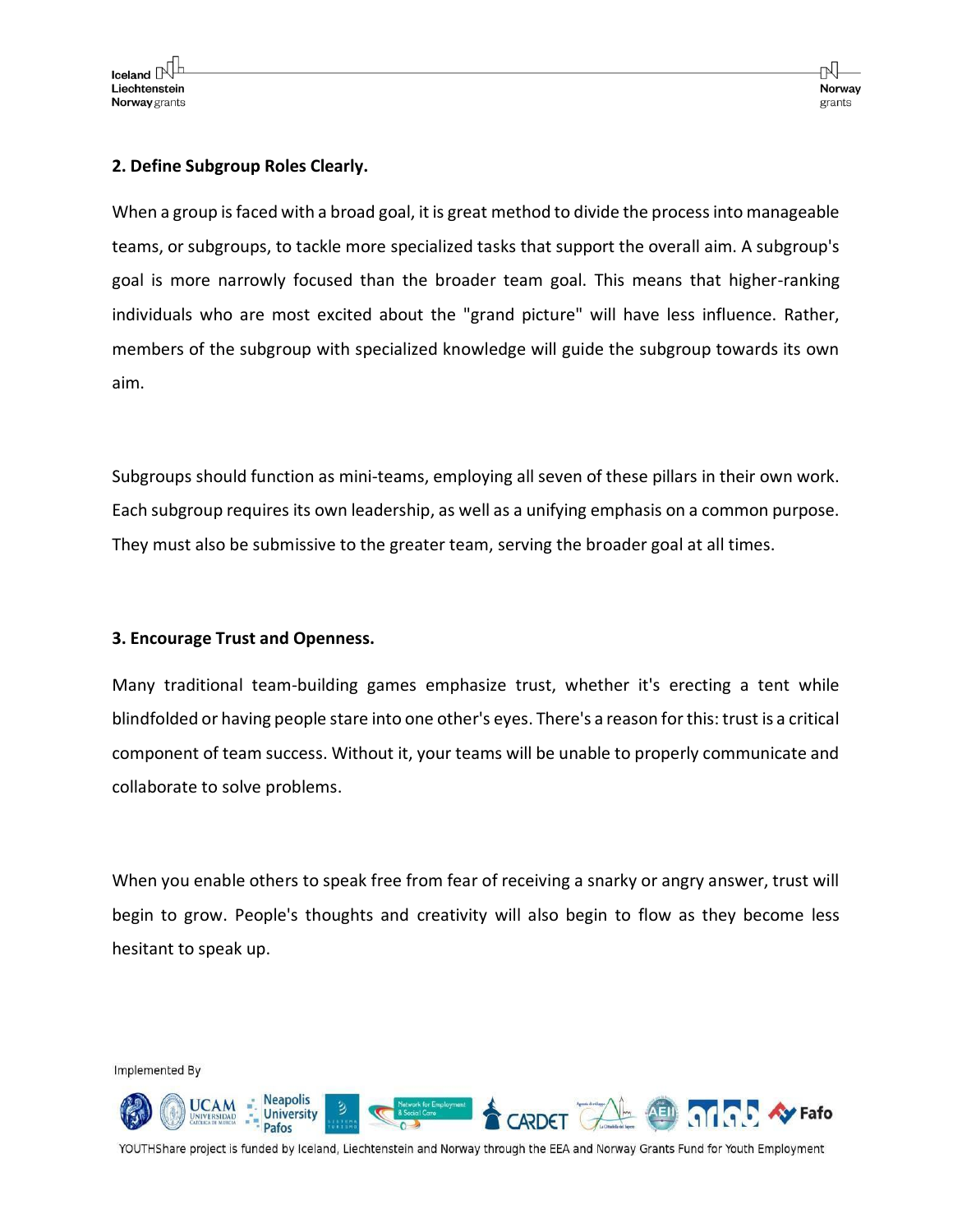And, if you're thinking about investing money on a team-building day, please remember that the American Psychological Association discovered that focusing on enhancing interpersonal connections, defining responsibilities, and boosting problem-solving is preferable.

## **4. Every day, in Every form, Communicate.**

Great cooperation is built on effective communication. Top teams interact frequently and openly; their members are eager to exchange ideas, collaborate on brainstorming, get feedback, and be criticized.

This does not imply that members of the team always agree, but that they are capable of communicating through their disagreements in order to reach a sound solution and continue to move forward as a team. So, how can we foster effective communication?

**Be clear:** Set the tone for the team's communication. When is it appropriate to shut your office door? Is it permissible to approach someone after hours? How frequently should the entire team meet? This plan will assist in keeping everyone is on the same path and communication moving.

**Method:** In the present era, there are numerous means for people to communicate with one another. Try to communicate using the most appropriate technology for your particular needs, whether it's email, a chatting tool, a phone conversation, or face to face. We have an article that will assist you in determining which communication method is appropriate for what.

**Listen:** Listening is just as important as speaking when it comes to communication. Before presenting your own answers and comments, make sure you're listening to your teammates and taking their ideas into consideration.

**Collaboration tools:** Collaboration technologies allow workers to connect in a group or one-onone conversation from anywhere in the globe or within the office. They also work on group projects whenever it is most suitable for them.Implemented By

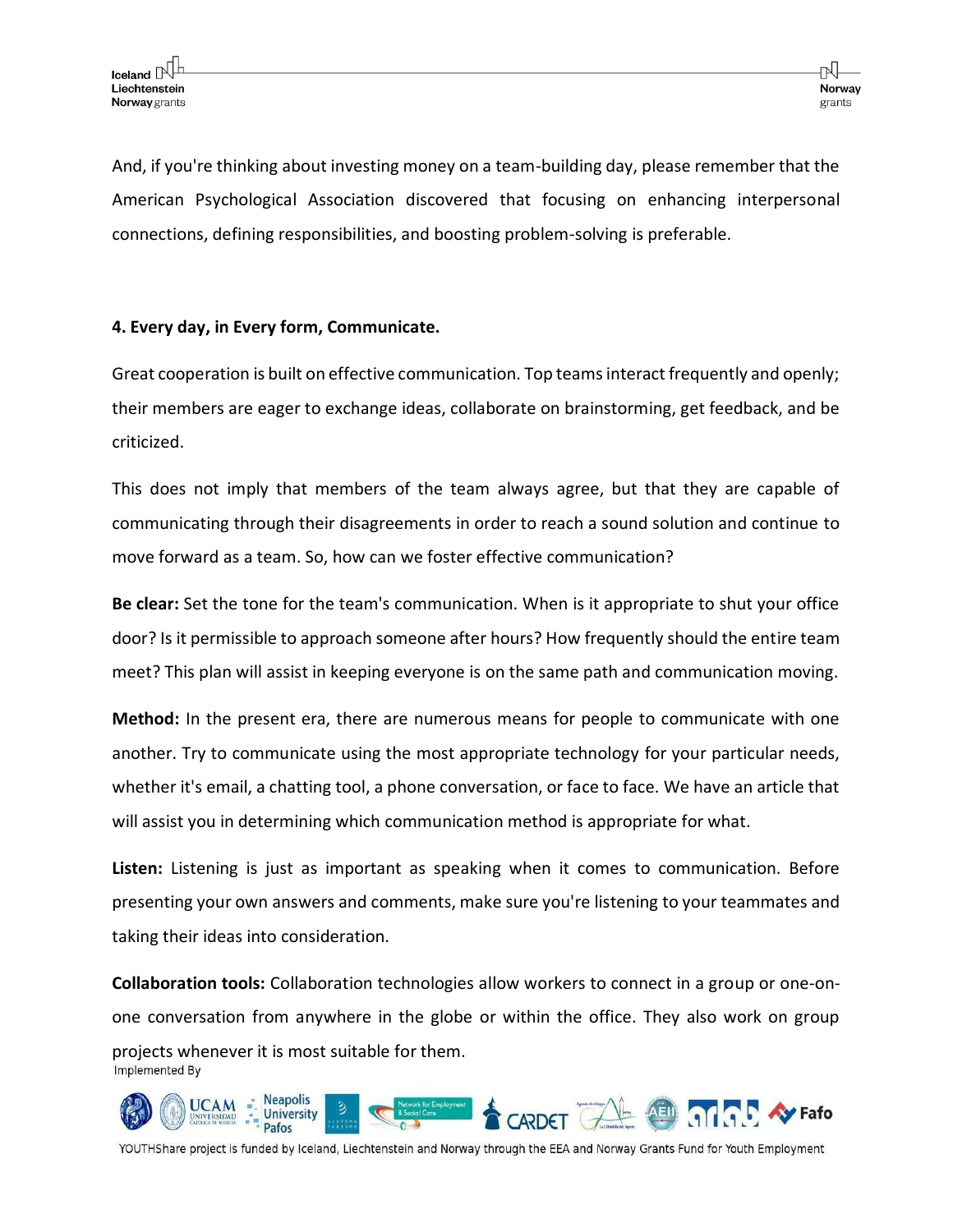Check in: Encourage casual meetings, information exchange, and team huddles. People should not have to await for a monthly catch-up gathering to meet. Members of a collaborative team are at ease talking as and when necessary.

## **5. Make Learning Opportunities Available to the Team Members.**

How can we assume everybody to be excellent team members if they've never worked on a team project? Working in a team may seem obvious to some, but it may not happen naturally to all. It is critical to provide sufficient training and supervision to your team in order to maximize the benefits of teamwork in the workplace. Making learning opportunities available will not only improve cooperation skills, but will also promote employee engagement and job satisfaction. Workshops and skilled guest speakers from outside the business are excellent ways to guarantee that all team members recognize the value of collaboration in the workplace and how to be an excellent employee.

Strong cooperation has been demonstrated to boost employee satisfaction and productivity while minimizing turnover and absenteeism, thus supporting the organization in achieving higher margins. Promoting effective teamwork in the workplace will benefit your firm in a variety of ways. Great teams, on the other hand, are not formed overnight.

## **6. Use Ego Suppression on a Cyclical and Temporary Basis.**

Essentially, the ego-related teamwork principle is about insuring that individual objectives do not take over the goals of the group, stifle other team members' contributions or development, and create a loop of deteriorating team performance. No team will succeed if its members have a

Implemented By

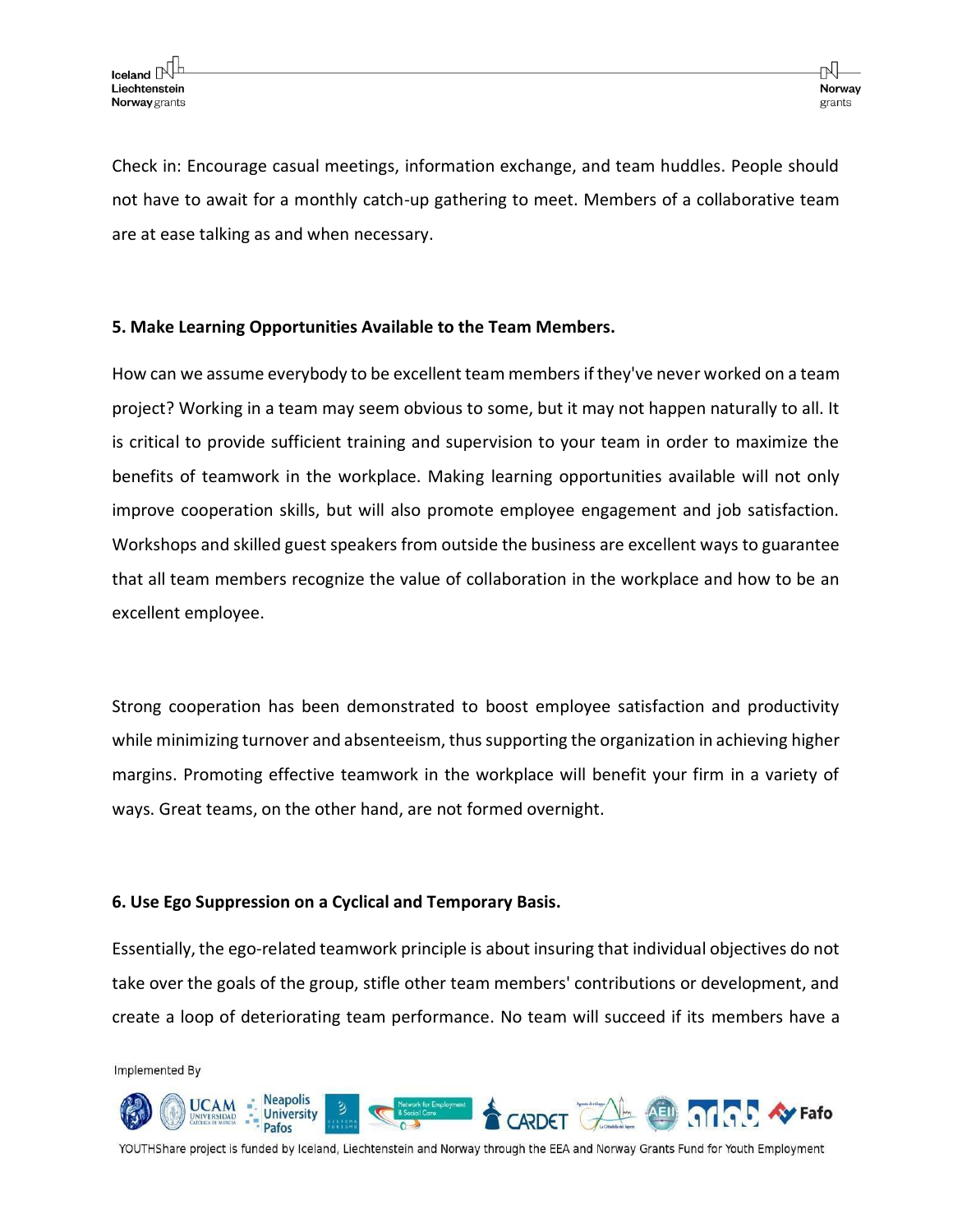"me first" mentality. Successful teamwork is dependent on each member believing that their participation is important.

Keeping egos in line without crushing them necessitates a careful balancing act. To properly reach the intended outcome, everyone on the team must consciously control their ego and shift focus from personal agendas to team objectives.

# **7. Ensure that Everyone is Held Accountable.**

Accountability is related to having clearly defined roles and understanding your position in the team's successes or failures.

Leaders can provide an example of responsibility by recognizing when things are not going as expected and celebrating team triumphs. Accountability gives team members the confidence to take chances and be vulnerable. Demonstrate your appreciation for differing views and your support for individuals who question the current quo.

## **8. Celebrate**

Celebrating your team's accomplishment will bring people together, inspire dialogue, and increase happiness. Celebrations, like recognition and thanks, don't have to be extravagant, but they should be often. By doing so, you are incorporating them into the culture of your team, and the advantages will become more long-lasting and significant. You're also reminding that your objectives are attainable and worthwhile, which will maintain motivation strong. Here are some suggestions:

Implemented By